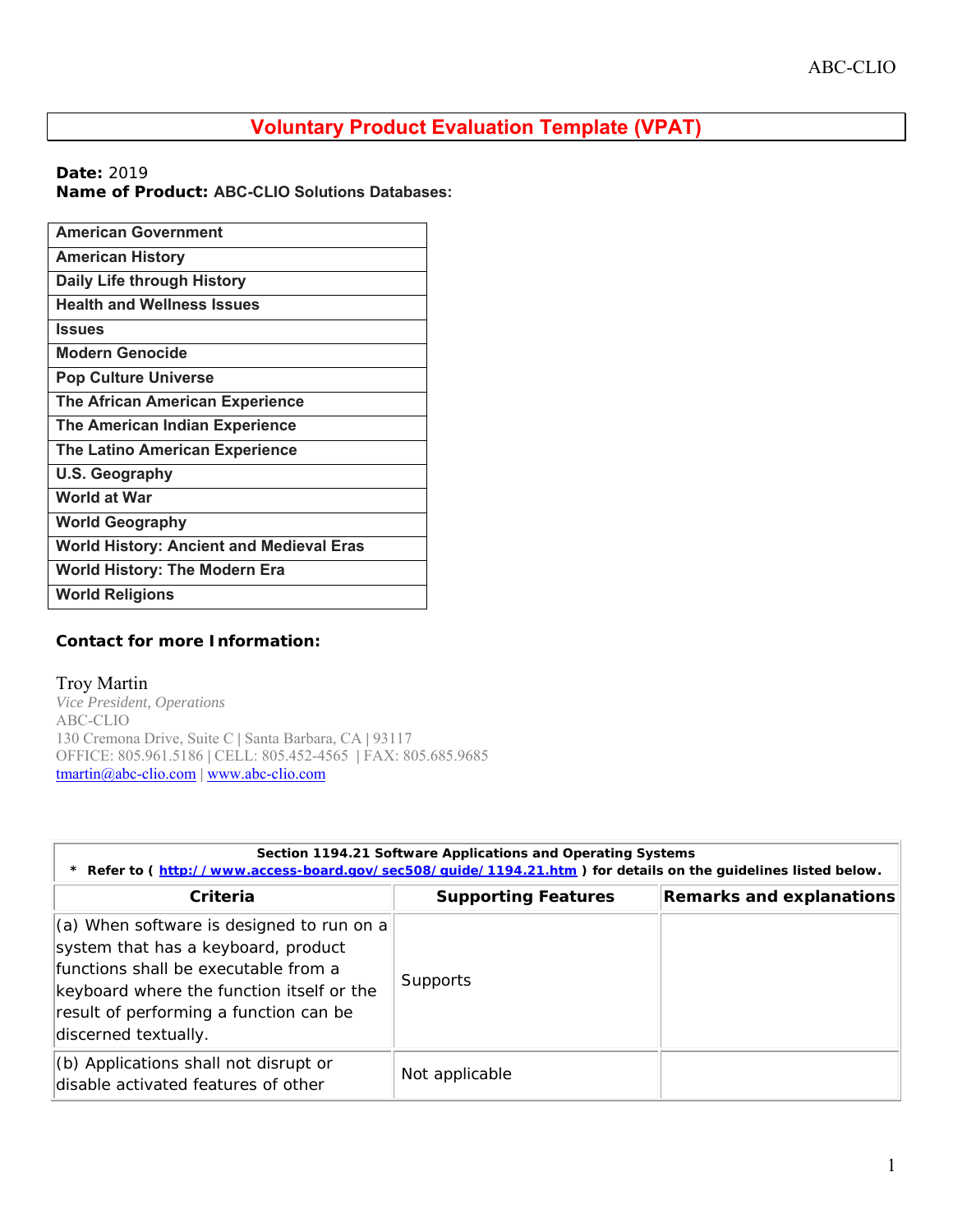| products that are identified as<br>accessibility features, where those<br>features are developed and documented<br>according to industry standards.<br>Applications also shall not disrupt or<br>disable activated features of any<br>operating system that are identified as<br>accessibility features where the<br>application programming interface for<br>those accessibility features has been<br>documented by the manufacturer of the<br>operating system and is available to the<br>product developer. |                          |                                                                             |
|----------------------------------------------------------------------------------------------------------------------------------------------------------------------------------------------------------------------------------------------------------------------------------------------------------------------------------------------------------------------------------------------------------------------------------------------------------------------------------------------------------------|--------------------------|-----------------------------------------------------------------------------|
| (c) A well-defined on-screen indication of<br>the current focus shall be provided that<br>moves among interactive interface<br>elements as the input focus changes. The<br>focus shall be programmatically exposed<br>so that Assistive Technology can track<br>focus and focus changes.                                                                                                                                                                                                                       | Supports with exceptions | Legacy and/or third-party<br>components of the site may<br>not be compliant |
| (d) Sufficient information about a user<br>interface element including the identity,<br>operation and state of the element shall<br>be available to Assistive Technology.<br>When an image represents a program<br>element, the information conveyed by the<br>image must also be available in text.                                                                                                                                                                                                           | Supports                 |                                                                             |
| (e) When bitmap images are used to<br>identify controls, status indicators, or<br>other programmatic elements, the<br>meaning assigned to those images shall<br>be consistent throughout an application's<br>performance.                                                                                                                                                                                                                                                                                      | Supports                 |                                                                             |
| (f) Textual information shall be provided<br>through operating system functions for<br>displaying text. The minimum information<br>that shall be made available is text<br>content, text input caret location, and<br>text attributes.                                                                                                                                                                                                                                                                         | Supports                 |                                                                             |
| (g) Applications shall not override user<br>selected contrast and color selections and<br>other individual display attributes.                                                                                                                                                                                                                                                                                                                                                                                 | Not applicable           |                                                                             |
| (h) When animation is displayed, the<br>information shall be displayable in at least                                                                                                                                                                                                                                                                                                                                                                                                                           | Not applicable           |                                                                             |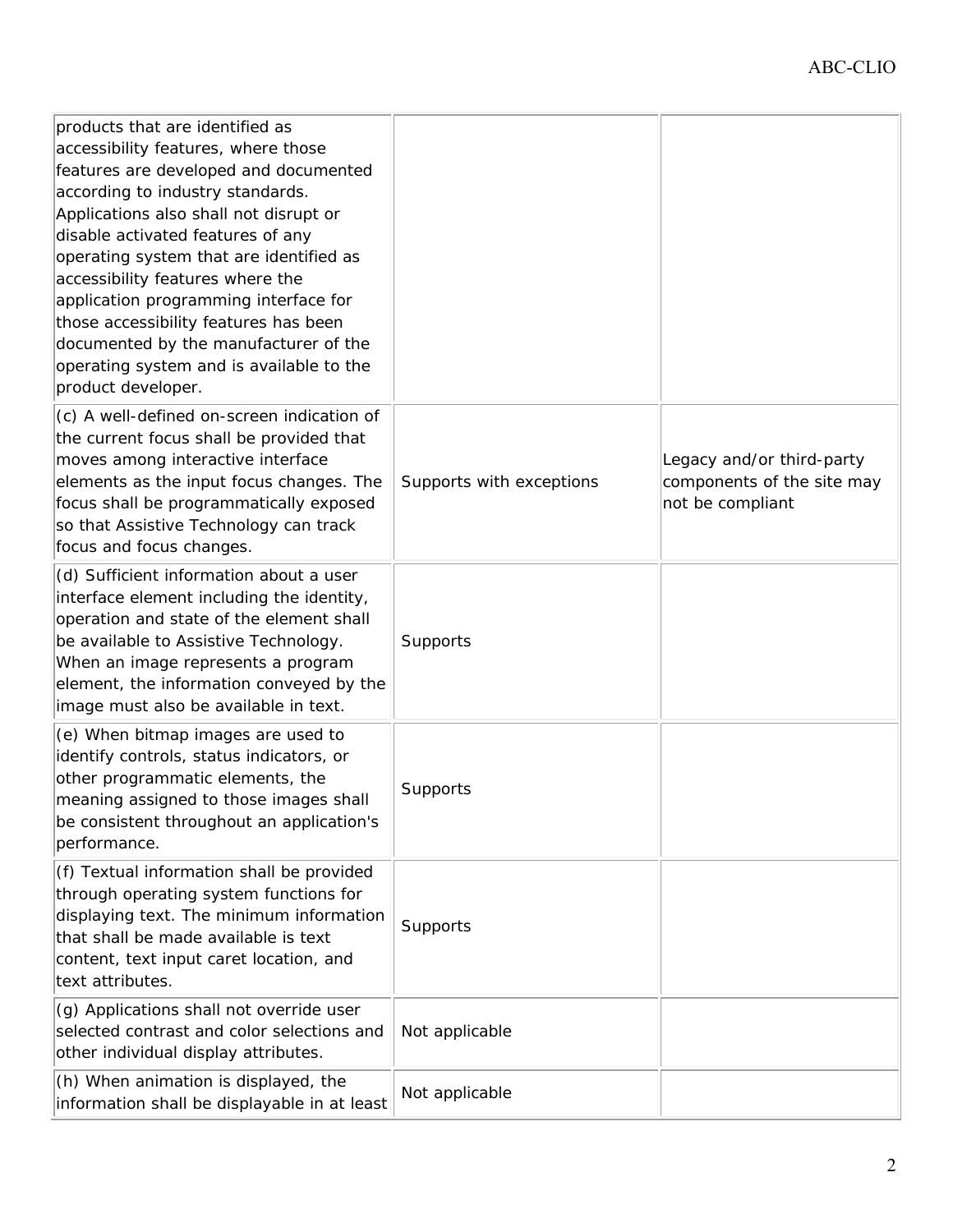| one non-animated presentation mode at<br>the option of the user.                                                                                                                                                                                              |                |                                                |
|---------------------------------------------------------------------------------------------------------------------------------------------------------------------------------------------------------------------------------------------------------------|----------------|------------------------------------------------|
| (i) Color coding shall not be used as the<br>only means of conveying information,<br>indicating an action, prompting a<br>response, or distinguishing a visual<br>element.                                                                                    | Supports       |                                                |
| (j) When a product permits a user to<br>adjust color and contrast settings, a<br>variety of color selections capable of<br>producing a range of contrast levels shall<br>be provided.                                                                         | Not applicable |                                                |
| (k) Software shall not use flashing or<br>blinking text, objects, or other elements<br>having a flash or blink frequency greater<br>than 2 Hz and lower than 55 Hz.                                                                                           | Not applicable | No flashing or blinking<br>elements are in use |
| (I) When electronic forms are used, the<br>form shall allow people using Assistive<br>Technology to access the information,<br>field elements, and functionality required<br>for completion and submission of the<br>form, including all directions and cues. | Supports       |                                                |

Return to the top of the page.

| Section 1194.22 Web-based Internet information and applications<br>* Refer to (http://www.access-board.gov/sec508/guide/1194.22.htm) for details on the guidelines listed below. |                            |                                                                                                                 |
|----------------------------------------------------------------------------------------------------------------------------------------------------------------------------------|----------------------------|-----------------------------------------------------------------------------------------------------------------|
| Criteria                                                                                                                                                                         | <b>Supporting Features</b> | <b>Remarks and explanations</b>                                                                                 |
| (a) A text equivalent for every non-text<br>element shall be provided (e.g., via "alt",<br>"longdesc", or in element content).                                                   | Supported with Exceptions  | Text equivalents are not<br>available for all non-textual<br>lelements.                                         |
| (b) Equivalent alternatives for any<br>multimedia presentation shall be<br>synchronized with the presentation.                                                                   | Not supported              | Transcripts for most<br>multimedia content are<br>provided. Older legacy<br>audio/video may not be<br>compliant |
| (c) Web pages shall be designed so that<br>all information conveyed with color is also<br>available without color, for example from<br>context or markup.                        | Supports                   | Search hits are indicated in the<br> markup                                                                     |
| (d) Documents shall be organized so they                                                                                                                                         | Supports with exceptions   |                                                                                                                 |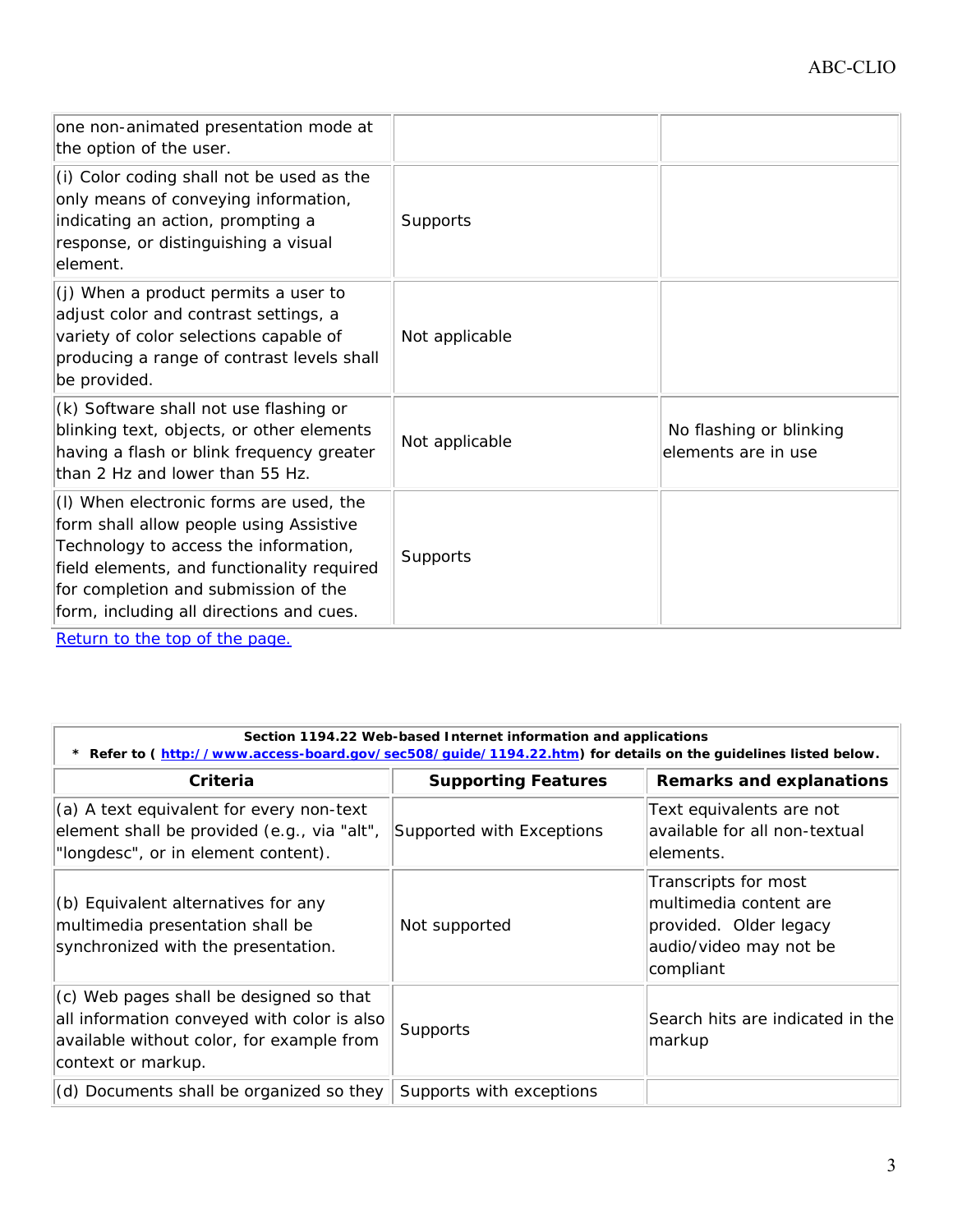| are readable without requiring an<br>associated style sheet.                                                                                                                                                                                                                                                           |                          |                                                                                                                                                                               |
|------------------------------------------------------------------------------------------------------------------------------------------------------------------------------------------------------------------------------------------------------------------------------------------------------------------------|--------------------------|-------------------------------------------------------------------------------------------------------------------------------------------------------------------------------|
| (e) Redundant text links shall be provided<br>for each active region of a server-side<br>image map.                                                                                                                                                                                                                    | Not applicable           | No server-side image maps                                                                                                                                                     |
| (f) Client-side image maps shall be<br>provided instead of server-side image<br>maps except where the regions cannot be<br>defined with an available geometric<br>shape.                                                                                                                                               | Not applicable           | Client-side image maps are not<br>used                                                                                                                                        |
| (g) Row and column headers shall be<br>identified for data tables.                                                                                                                                                                                                                                                     | Supports with Exceptions | Data tables are based on the<br>underlying XML. That<br>functionality is supported if the<br>tagging for row and column<br>headers is available in the<br>underlying content. |
| (h) Markup shall be used to associate<br>data cells and header cells for data tables<br>that have two or more logical levels of<br>row or column headers.                                                                                                                                                              | Supports with Exceptions | Data tables are based on the<br>underlying XML. That<br>functionality is supported if the<br>tagging for row and column<br>headers is available in the<br>underlying content. |
| (i) Frames shall be titled with text that<br>facilitates frame identification and<br>navigation                                                                                                                                                                                                                        | Supports                 |                                                                                                                                                                               |
| (j) Pages shall be designed to avoid<br>causing the screen to flicker with a<br>frequency greater than 2 Hz and lower<br>than 55 Hz.                                                                                                                                                                                   | Supports                 |                                                                                                                                                                               |
| (k) A text-only page, with equivalent<br>information or functionality, shall be<br>provided to make a web site comply with<br>the provisions of this part, when<br>compliance cannot be accomplished in<br>any other way. The content of the text-<br>only page shall be updated whenever the<br>primary page changes. | Does not support         |                                                                                                                                                                               |
| (I) When pages utilize scripting languages<br>to display content, or to create interface<br>elements, the information provided by<br>the script shall be identified with<br>functional text that can be read by<br>Assistive Technology.                                                                               | Supports                 |                                                                                                                                                                               |